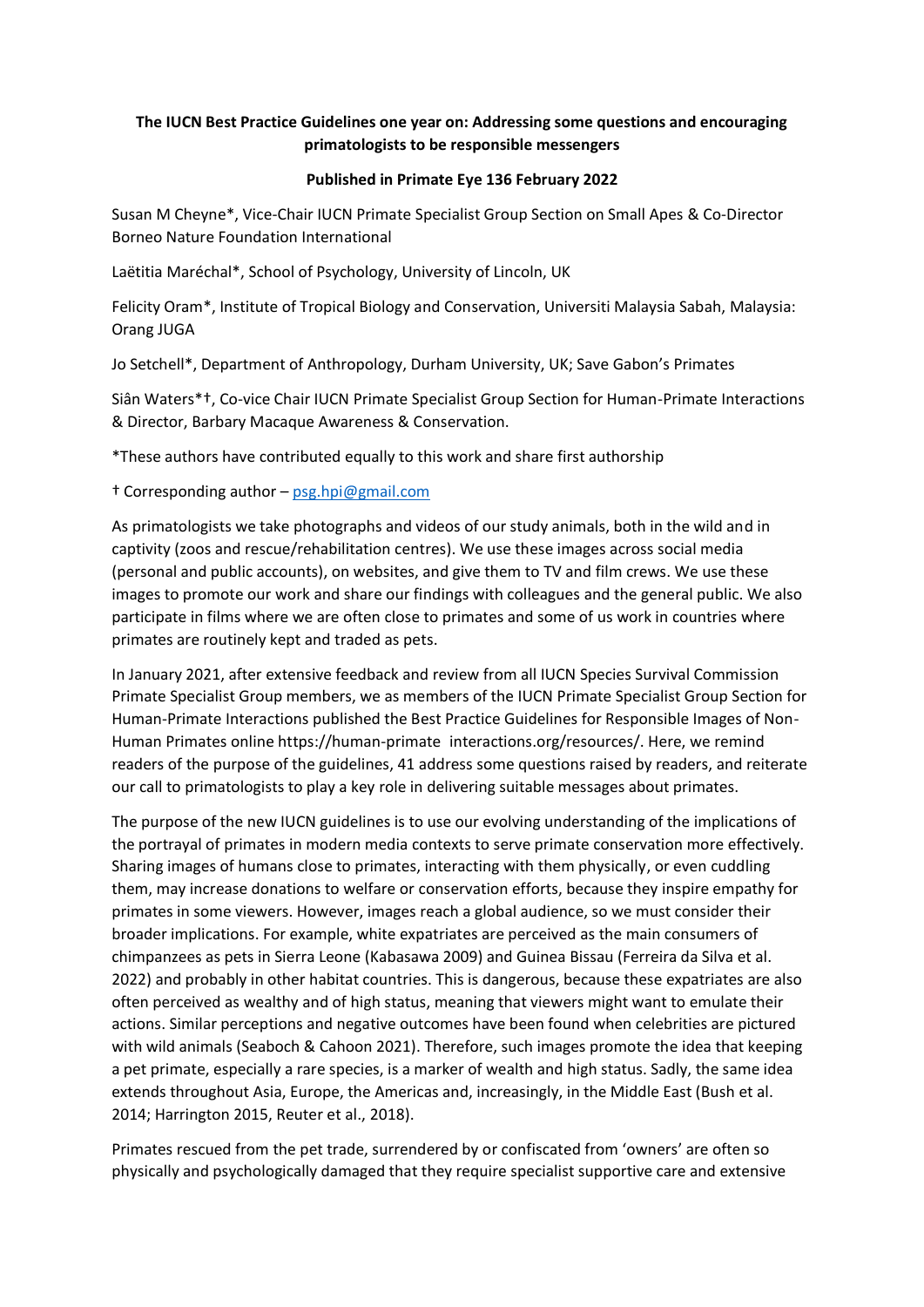rehabilitation to recover (Cheyne 2009; Guy et al. 2015; Lopresti-Goodman et al. 2013; Moore, & Nekaris 2014; Robins et al. 2014). Close contact with humans and expert veterinary care are often essential in this process, at least initially. However, photographs of that care can send the wrong message, especially when circulated without appropriate context, perpetuating rather than alleviating the inappropriate demand for primates as pets (Leighty et al. 2015; Clarke et al. 2019; Muehlenbein 2017; Freund et al. 2021).

When many iconic primatologists started out there was no social media and the reach of photographs was more controlled and limited, as was the ability of others to access and reshare these images. There was very little in the way of primate tourism, and no online illegal wildlife trade. However, today, there is increasing evidence that clearly links how we as professionals portray ourselves with wild animals (not only primates) to public misperceptions of wild animals as desirable pets. For example, viewing an image of a human holding a primate increases the likelihood of people wanting a primate as a pet, and detracts from conservation efforts for that species (Ross et al. 2011; Leighty et al. 2015).

### Figure 1. Our Photos Matter (Human-Primate-Interactions.org)

The Guidelines include context to help people think through issues related to images of people and primates. The key principle is to consider how images might be perceived by the different audiences they reach (Figure 1). On publication, the Guidelines were very well-received, and they have been supported by recent quantitative research that further highlights the emotive power of imagery of human interaction with primates to supersede any contextual reference (e.g., Freund et al. 2021; Moloney et al. 2021). The Guidelines are now available in 23 different languages and have been adopted by the IUCN Primate Specialist Group Section for Small Apes, Durham University, various primate conservation NGOs, and the North American Primate Sanctuary Alliance. The Global Federation of Animal Sanctuaries incorporated the Guidelines into the terms of participation for Giving Day for Apes, emphasising the need to use responsible imagery in their fundraising campaigns.

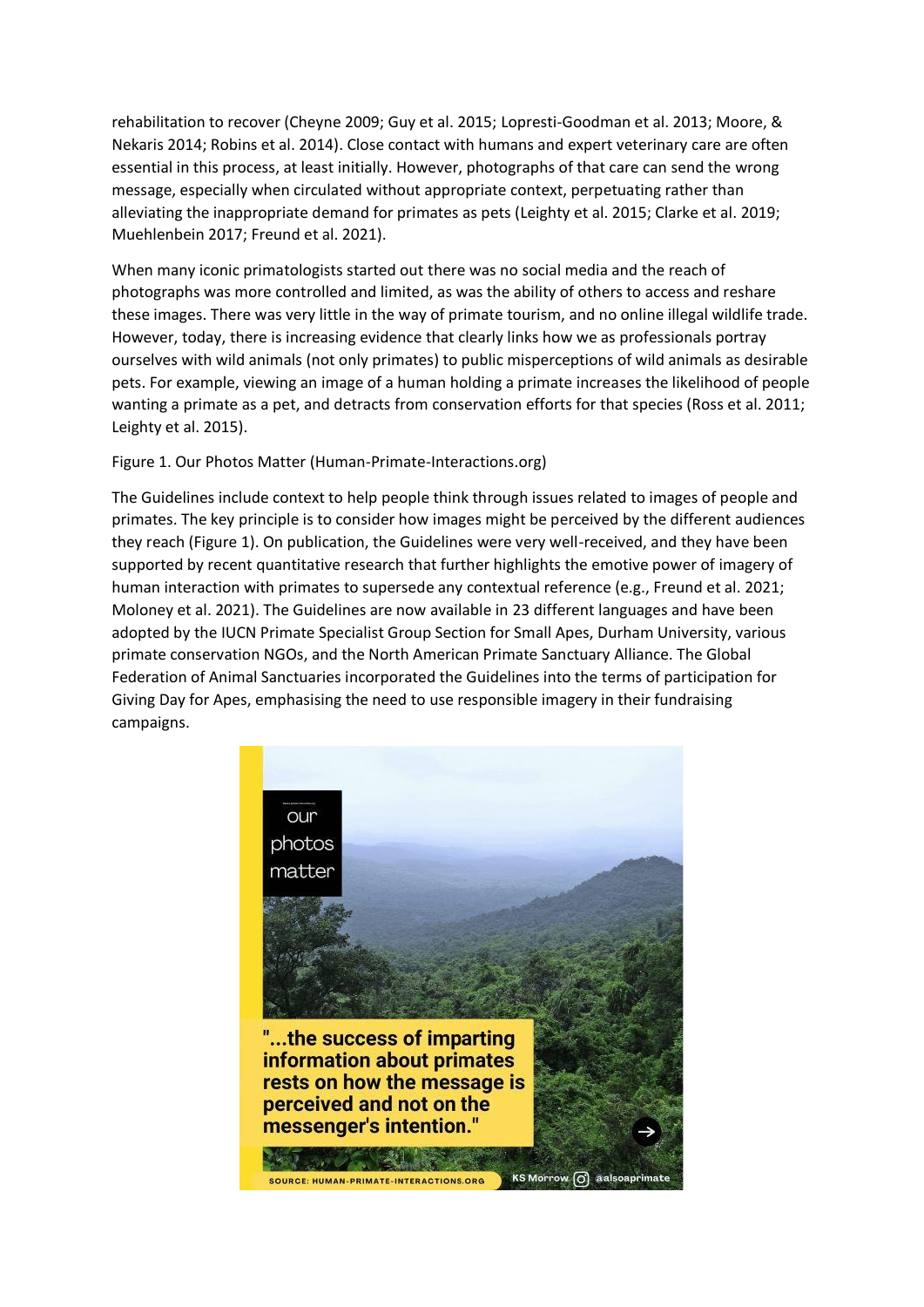#### Figure 1. Our Photos Matter

A year on from the initial publication, some readers have raised questions about specific situations, which we address here. First, should we publish historical photographs which do not comply with the guidelines, if we provide context to explain them? Here, the answer is that this is best avoided because the context can so easily become lost, as we highlight in the introduction to the guidelines. This problem underlies the guideline encouraging people to replace older images of themselves with new images that reflect the Guidelines when possible (Guideline 2). Second, are photographs with an obvious barrier between people and primates acceptable? Here the answer depends on the type of barrier. The Guidelines are concerned with the risk of promoting behaviour that is deleterious to primates, and reciprocal disease transmission. Thus, photographs with an obvious impermeable barrier, such as glass, a wide ditch or moat, between people and primates would be more appropriate than photographs with a barrier that does not prevent such contact like wire-mesh fencing if the distance between the human and the primate is less than 7m and there is no use of PPE.

We hope every primatologist will carefully read the Guidelines on the use of primate imagery. As a minimum, we encourage primatologists to wear personal protective equipment and ensure that it is clearly visible if they are photographed close to or holding primates (Guideline 6). Even better, we applaud those who have taken the lead and now choose only to use images of primates without humans, or of themselves without primates, using binoculars, or holding a soft toy instead of a live animal.

In conclusion, we call on everyone to take a personal and organisational commitment to adhere to the guidelines and contribute proactively to address the problem together.

#### References:

Bush, E R, Baker, S E, & Macdonald, D W (2014). Global trade in exotic pets 2006–2012. Conservation Biology, 28, 663-676.

Clarke, T A, Reuter, K E, LaFleur, M, & Schaefer, M S (2019). A viral video and pet lemurs on Twitter. PLoS One 14: e0208577.<https://doi.org/10.1371/journal.pone.0208577>

Cheyne, S M (2009). Challenges and opportunities of primate rehabilitation - gibbons as a case study. Endangered Species Research, 9, 159-165.

Ferreira da Silva, M, Minhos, T, Sa, R, Casanova, C, & Bruford, M W (2022). A qualitative assessment of Guinea-Bissau's hunting history and culture - and their implications for primate conservation. African Primates, 15, 1-18. 43

Freund, C A, Heaning, E G, Mulrain, I R, McCann, J B & DiGiorgio, A L (2021). Building better conservation media for people and primates: A case study of orangutan rescue and rehabilitation on YouTube videos. People & Nature 3(6), 1257-1271. DOI: 10.1002/pan3.10268.

Guy, A J, Curnoe, D & Stone, O M (2015). Assessing the release success of rehabilitated vervet monkeys in South Africa. African Journal of Wildlife Research, 45, 63-75.

Harrington, L A (2015). International commercial trade in live carnivores and primates 2006–2012: response to Bush et al. 2014. Conservation Biology, 29, 293-296.